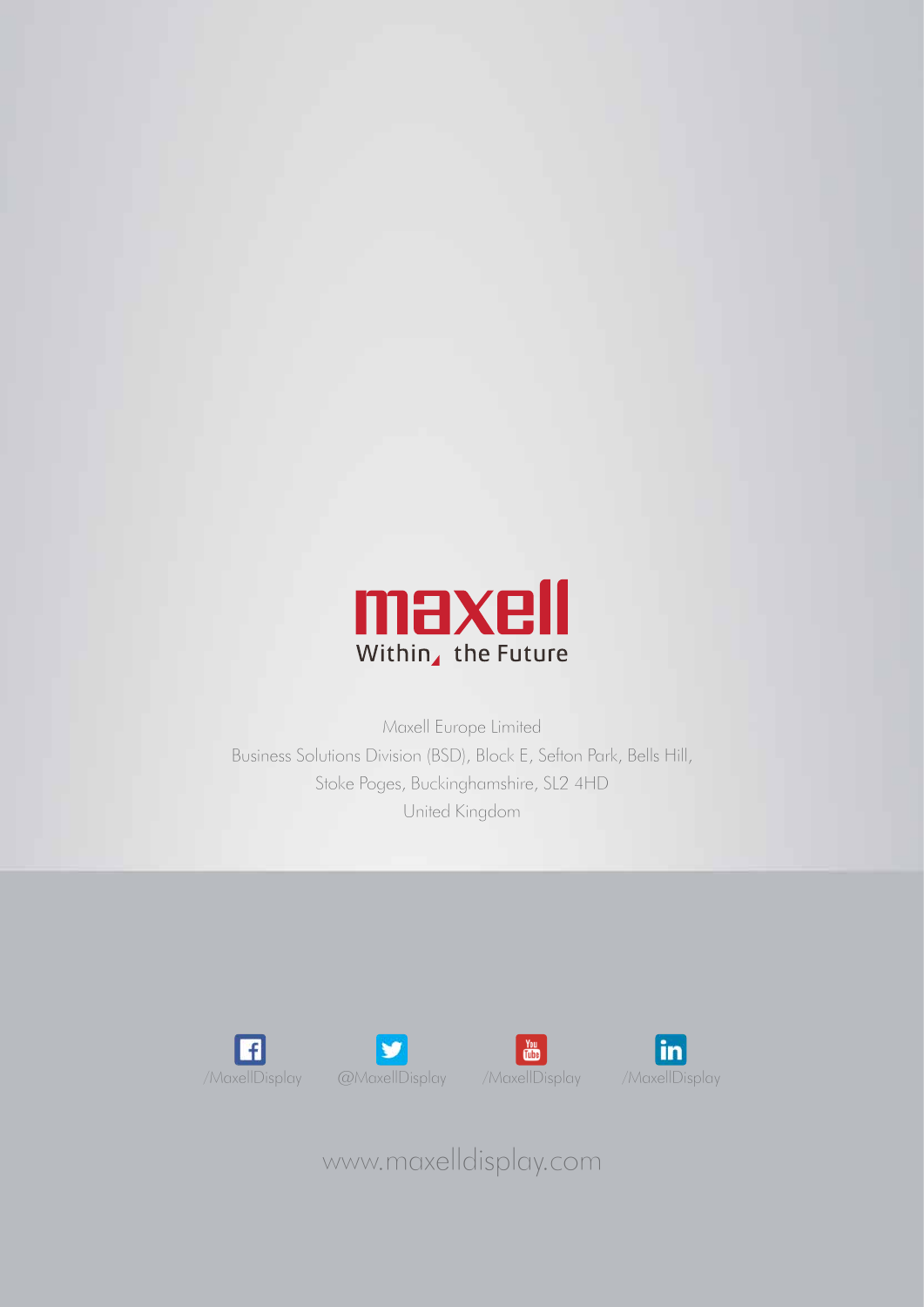#### ONE BRAND FOR EVERY SOLUTION





#### MAXELL PROFESSIONAL DISPLAYS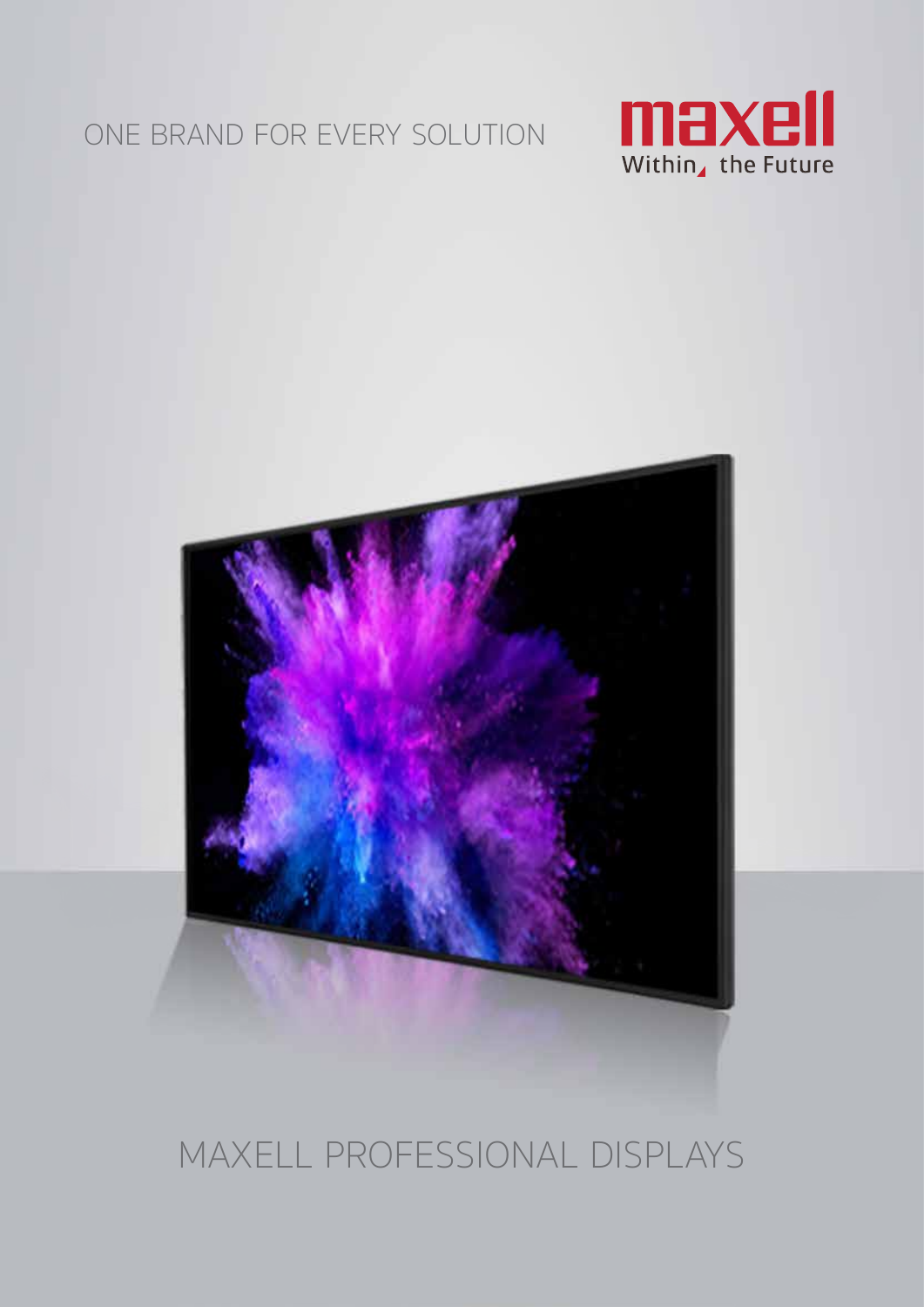

# WHY MAXELL

You can trust Maxell to bring you the latest in display technology and to give you the benefits of our unrivalled experience and expertise in Business Visual Solutions. A standard 5 Year Warranty supplied with our screens adds complete Peace of Mind to the equation.

## One Brand for Every Solution

A range of Professional Displays for Every Solution



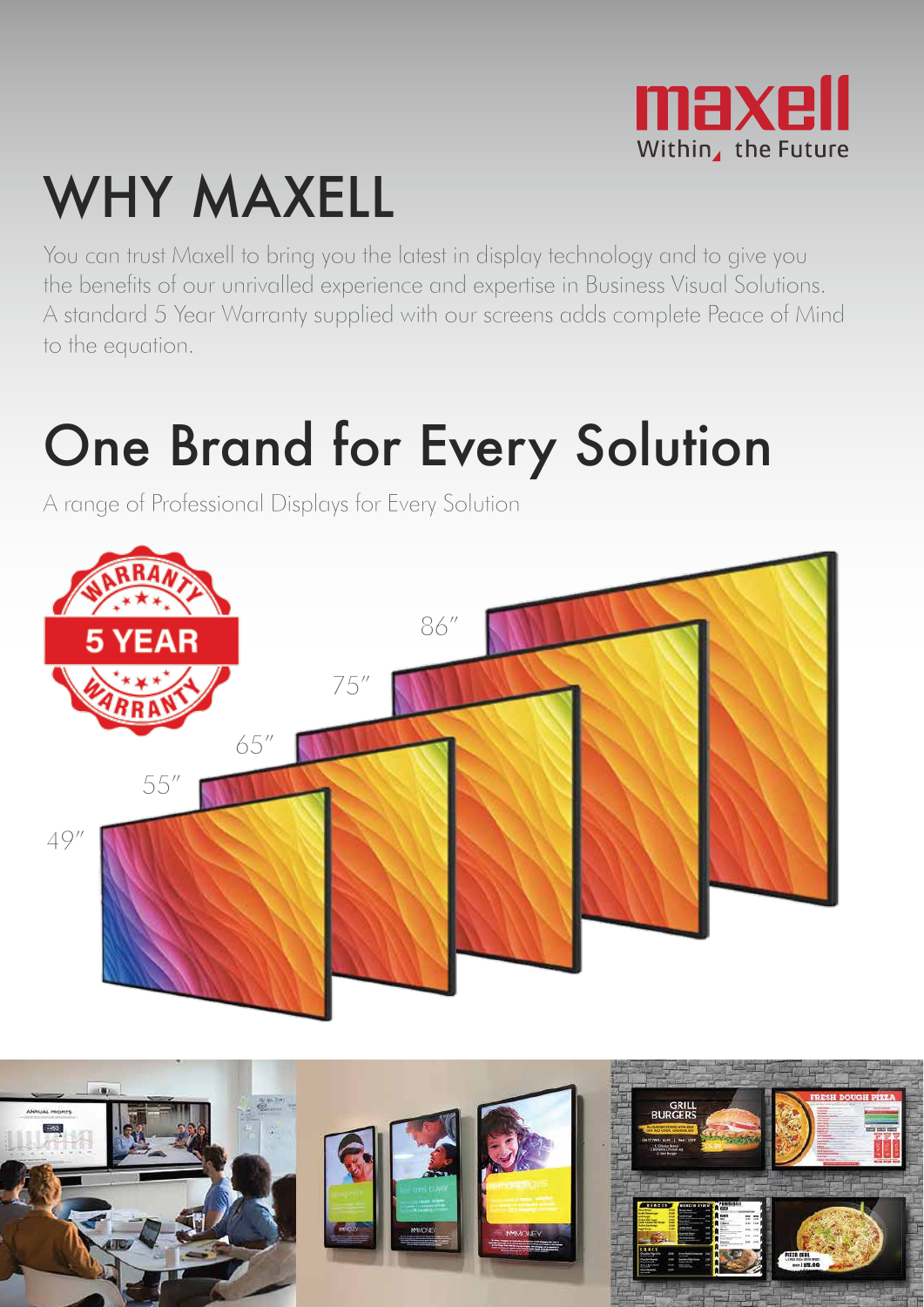# PROFESSIONAL DISPLAYS

Available in a full range of sizes to suit any environment, our professional display range range has it all covered.

#### HM Series

Presentation Range

- Slim Bezel
- IPS Panel
- System on Chip HTML5
- Embedded CMS
- RS232 control via network or serial port
- Crestron Connected
- $\bullet\ \forall i$ -Fi
- Speakers
- 4 x HDMI in / 1 x HDMI out
- 5 Year Warranty

#### F Series, M Series, P Series

Signage Range

- Ultra Narrow Bezel
- IPS Panel
- System on Chip HTML5
- Android 7.1
- $\bullet$  HTML5
- Embedded CMS
- Wi-Fi
- Speakers
- RS232 control via network or serial port
- Crestron Connected
- 3 x HDMI in
- 1 x HDMI out
- 5 Year Warranty

#### HM Series 16/7 UHD Panel

400Nits



86"

65"

F Series 16/7 UHD Panel 500Nits



M Series 24/7 FHD/UHD Panel 500Nits



#### P Series 24/7 FHD Panel

M and P Series



Portrait mode





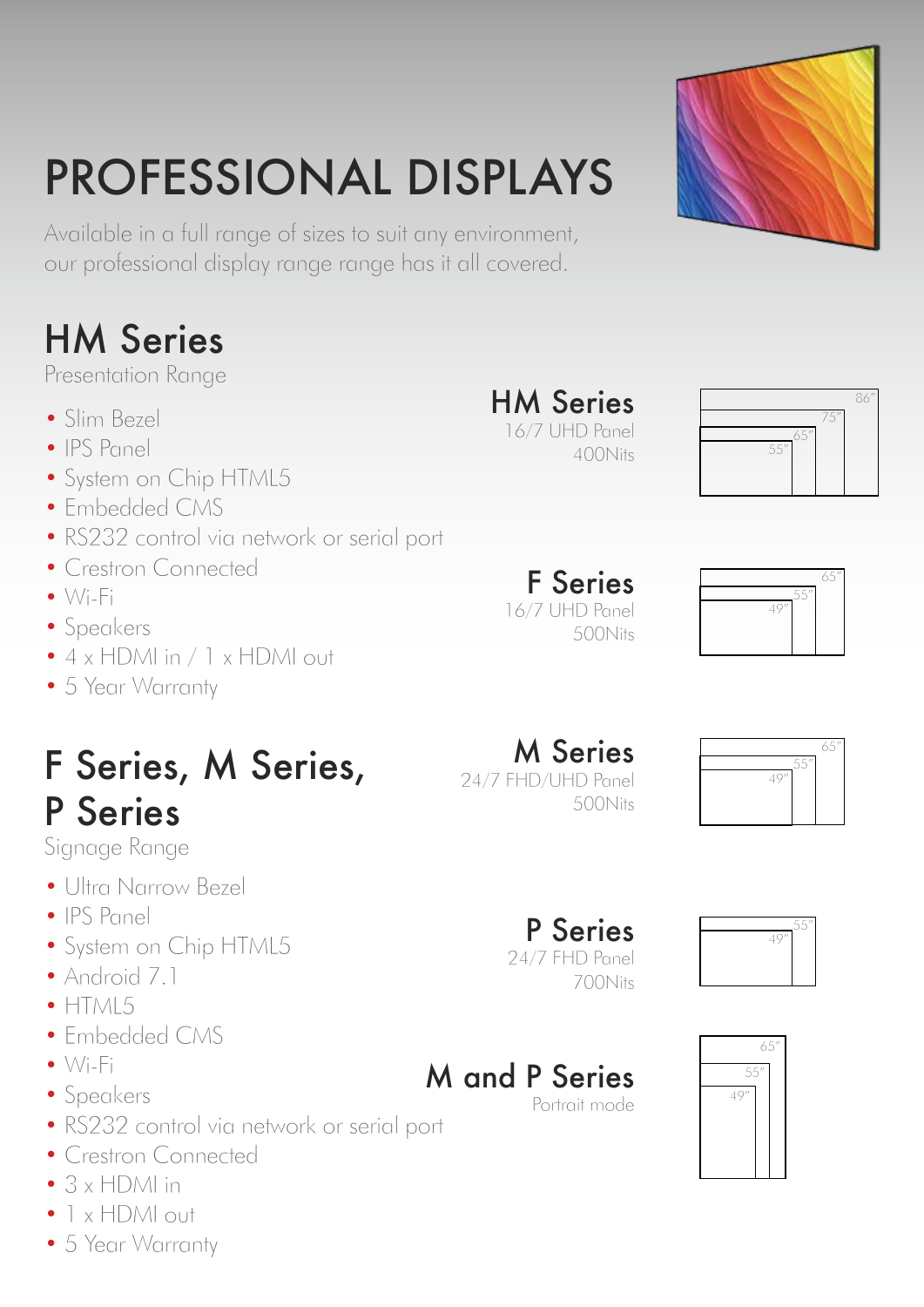

#### ANDROID 7.1

The integrated Android OS lets you install web and native Android apps directly onto the display.\*

\* Excluding HM Series

## SYSTEM ON CHIP (SoC)

Our HTML 5 player allows 3rd party vendors to integrate their services directly into our range of displays.





### OPTIONAL PC MODULE

The optional PC module (OPS) is available as a separate accessory with Windows 10.

### **CONNECTIVITY**

These professional displays incorporate a number of connectivity solutions: up to 4 x HDMI in, HDMI Out, Computer In and two built-in USB ports. RS232 control is also available via serial port or wired network. Wifi connection also allows for wireless presentation to be used to mirror your contents on the screen with a compatible device.



#### ENHANCED IMAGE QUALITY

Thanks to their high quality image processing, Maxell professional display range can reproduce content with improved clarity, better colour accuracy and higher contrast. And with HDR10 compatibility, High Dynamic range contents will be displayed with even more sumptuous colours, more realism, added depth and overall brighter images.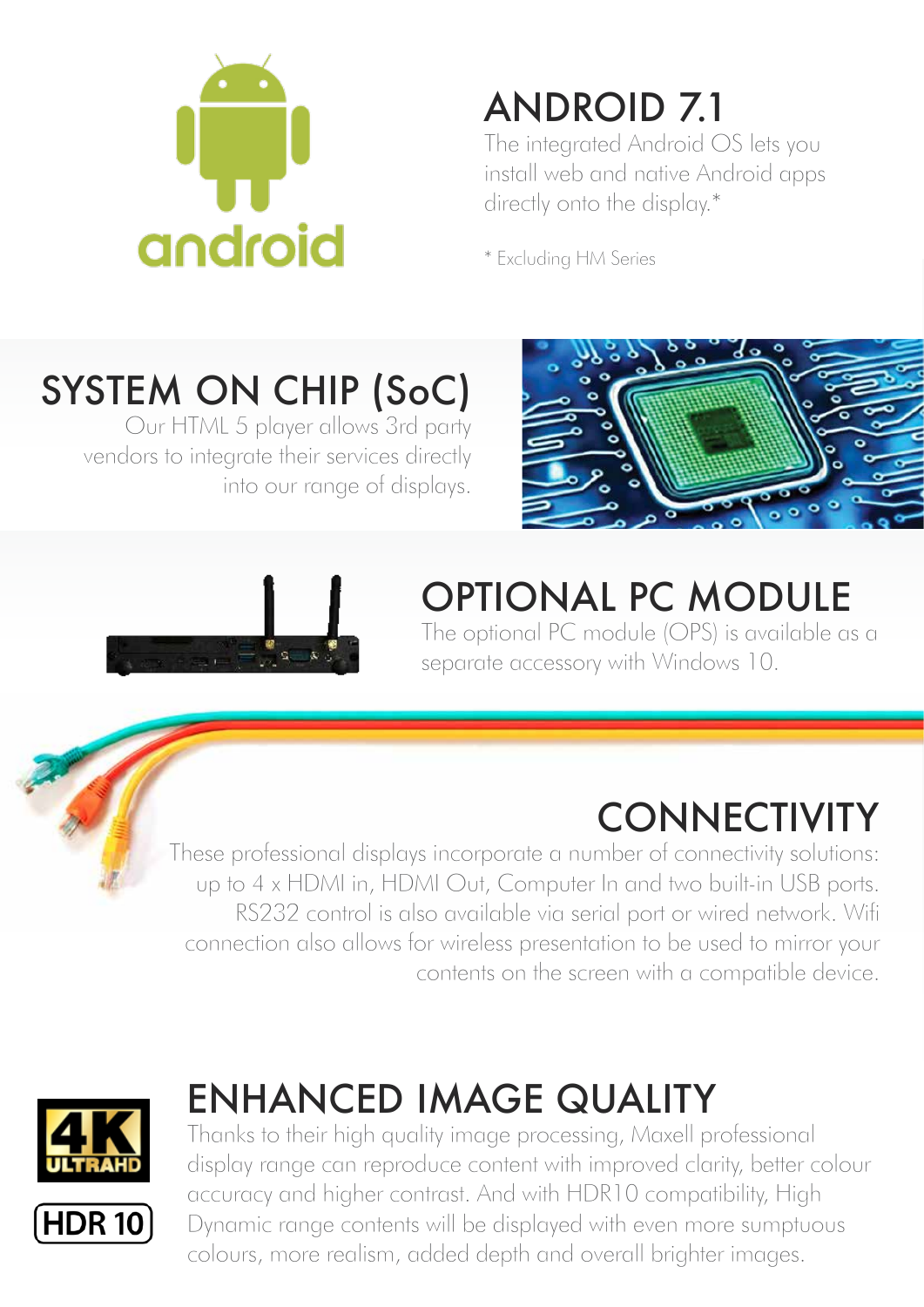

### CRESTRON CONNECTED

Our commercial displays include the Crestron Connected® certification that ensures seamless integration and automated control.

#### DAISY CHAIN

Our professional displays incorporate up to 4 HDMI inputs\* for ease of use and flexibility. Each screen also includes an HDMI output which allows you to mirror or extend to another display and also to create a Daisy Chain of multiple screens with one single source.

\*Model dependent



#### M VISION LITE

Create your own content using the embedded CMS/Signage Player

#### STRATEGIC PARTNERSHIPS

MediaStar Systems offers IPTV, AV over IP and digital signage to combine sophisticated content creation technology with an easy to use interface and a wide range of digital signage assets.

LoopSign is an easy-to-use, cloud based solution for your digital signage needs. Whether you have one or more screens for signage use, LoopSign is a great solution for creating, editing and administrating all of your digital signs, with an intuitive and convenient user interface.

Power your retail, office or campus screens with this advanced and reliable digital signage software from Now Signage. This solution will give you ultimate control to send targeted content to any screen at any time.





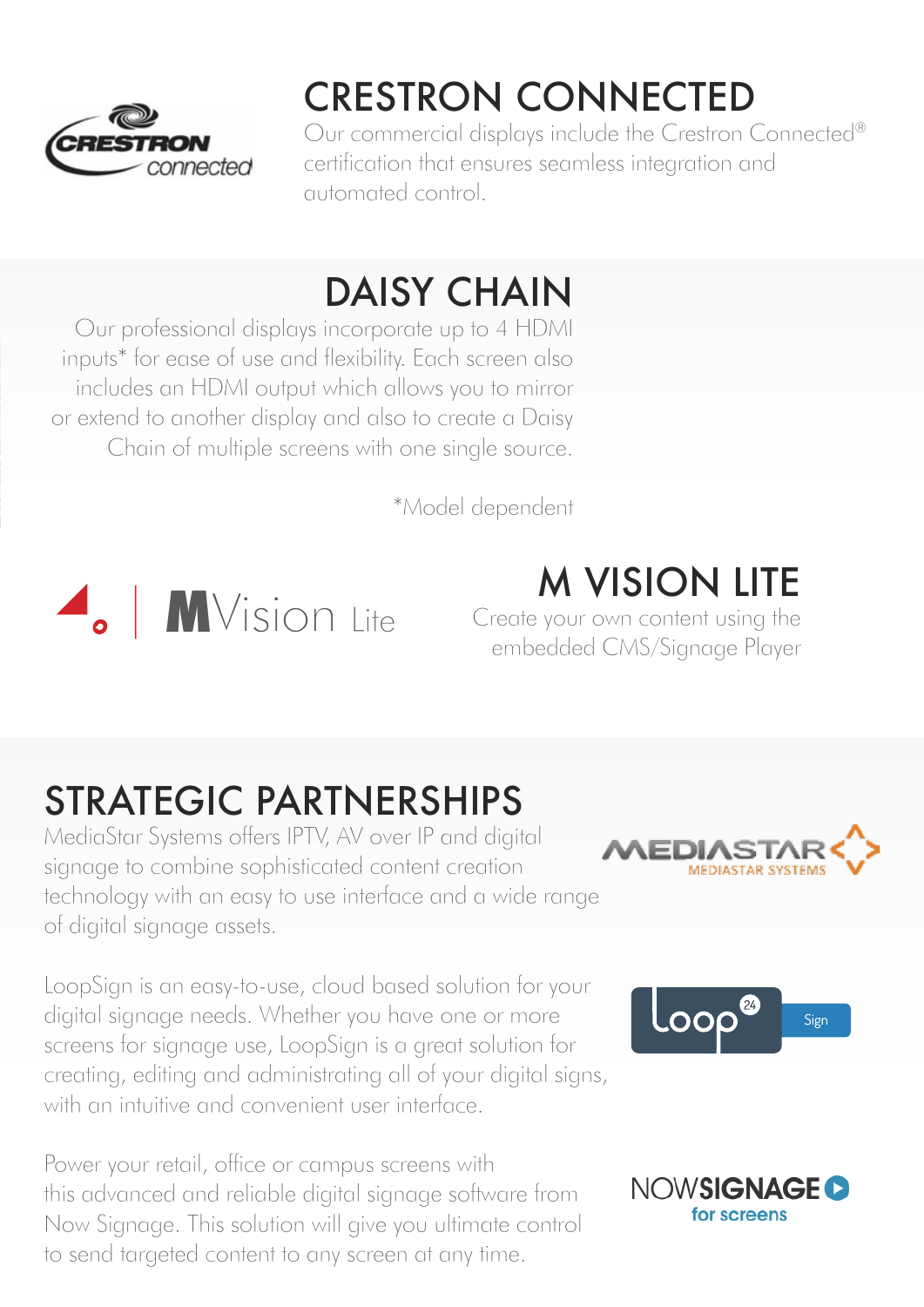| <b>MODEL NAME</b>                   | MPD-HM55UHD                                                                                                                                                                                                                                                                 | MPD-HM65UHD                                                                                                                                                                                                                                                                 | MPD-HM75UHD                                                                                                                                                                                                                                                                 | MPD-HM86UHD                                                                                                                                                                                                                                                                 |
|-------------------------------------|-----------------------------------------------------------------------------------------------------------------------------------------------------------------------------------------------------------------------------------------------------------------------------|-----------------------------------------------------------------------------------------------------------------------------------------------------------------------------------------------------------------------------------------------------------------------------|-----------------------------------------------------------------------------------------------------------------------------------------------------------------------------------------------------------------------------------------------------------------------------|-----------------------------------------------------------------------------------------------------------------------------------------------------------------------------------------------------------------------------------------------------------------------------|
| Screen Size                         | 55"                                                                                                                                                                                                                                                                         | 65"                                                                                                                                                                                                                                                                         | 75"                                                                                                                                                                                                                                                                         | 86"                                                                                                                                                                                                                                                                         |
| Panel Technology                    | Direct-Type LED                                                                                                                                                                                                                                                             | Direct-Type LED                                                                                                                                                                                                                                                             | Direct-Type LED                                                                                                                                                                                                                                                             | Edge-Type LED                                                                                                                                                                                                                                                               |
| Brightness (typical)                | 400 cd/m <sup>2</sup>                                                                                                                                                                                                                                                       | 400 cd/m <sup>2</sup>                                                                                                                                                                                                                                                       | 400 cd/m <sup>2</sup>                                                                                                                                                                                                                                                       | 400 cd/m <sup>2</sup>                                                                                                                                                                                                                                                       |
| Native Resolution                   | 3840 x 2160 (16:9) - UHD                                                                                                                                                                                                                                                    | 3840 x 2160 (16:9) - UHD                                                                                                                                                                                                                                                    | 3840 x 2160 (16:9) - UHD                                                                                                                                                                                                                                                    | 3840 x 2160 (16:9) - UHD                                                                                                                                                                                                                                                    |
| Contrast Ratio (typical)            | 1300:1                                                                                                                                                                                                                                                                      | 5000:1                                                                                                                                                                                                                                                                      | 1200:1                                                                                                                                                                                                                                                                      | 1200:1                                                                                                                                                                                                                                                                      |
| <b>Dynamic Contrast Ratio</b>       | 40000:1                                                                                                                                                                                                                                                                     | 40000:1                                                                                                                                                                                                                                                                     | 40000:1                                                                                                                                                                                                                                                                     | 40000:1                                                                                                                                                                                                                                                                     |
| Panel Life Time (Min.)              | 50000 Hrs.                                                                                                                                                                                                                                                                  | 50000 Hrs.                                                                                                                                                                                                                                                                  | 30000 Hrs.                                                                                                                                                                                                                                                                  | 30000 Hrs.                                                                                                                                                                                                                                                                  |
| Response Time (typical)             | 6 <sub>ms</sub>                                                                                                                                                                                                                                                             | 8 <sub>ms</sub>                                                                                                                                                                                                                                                             | 8 <sub>ms</sub>                                                                                                                                                                                                                                                             | 8 <sub>ms</sub>                                                                                                                                                                                                                                                             |
| Active Area (H x V)                 | 1210 mm x 680.5 mm                                                                                                                                                                                                                                                          | 1428 mm x 804 mm                                                                                                                                                                                                                                                            | 1650 x 928 mm                                                                                                                                                                                                                                                               | 1895 x 1066 mm                                                                                                                                                                                                                                                              |
| <b>Colour Value</b>                 | 1.07 B (10-bit)                                                                                                                                                                                                                                                             | 1.07 B (10-bit)                                                                                                                                                                                                                                                             | 1.07 B (10-bit)                                                                                                                                                                                                                                                             | 1.07 B (10-bit)                                                                                                                                                                                                                                                             |
| <b>Bezel Type</b>                   | Ultra-Narrow Bezel                                                                                                                                                                                                                                                          | Ultra-Narrow Bezel                                                                                                                                                                                                                                                          | Ultra-Narrow Bezel                                                                                                                                                                                                                                                          | Super Narrow Bezel                                                                                                                                                                                                                                                          |
| Orientation                         | Horizontal                                                                                                                                                                                                                                                                  | Horizontal                                                                                                                                                                                                                                                                  | Horizontal                                                                                                                                                                                                                                                                  | Horizontal                                                                                                                                                                                                                                                                  |
| <b>Operation Hours</b>              | 16/7                                                                                                                                                                                                                                                                        | 16/7                                                                                                                                                                                                                                                                        | 16/7                                                                                                                                                                                                                                                                        | 16/7                                                                                                                                                                                                                                                                        |
| <b>CONNECTIVITY</b>                 |                                                                                                                                                                                                                                                                             |                                                                                                                                                                                                                                                                             |                                                                                                                                                                                                                                                                             |                                                                                                                                                                                                                                                                             |
| <b>RGB</b> Input                    | x1 VGA D-Sub 15-pin                                                                                                                                                                                                                                                         | x1 VGA D-Sub 15-pin                                                                                                                                                                                                                                                         | x1 VGA D-Sub 15-pin                                                                                                                                                                                                                                                         | x1 VGA D-Sub 15-pin                                                                                                                                                                                                                                                         |
| Video Input                         | x4 HDMI (HDCP 2.2 compliant)                                                                                                                                                                                                                                                | x4 HDMI (HDCP 2.2 compliant)                                                                                                                                                                                                                                                | x4 HDMI (HDCP 2.2 compliant)                                                                                                                                                                                                                                                | x4 HDMI (HDCP 2.2 compliant)                                                                                                                                                                                                                                                |
| Video Output                        | x1 HDMI                                                                                                                                                                                                                                                                     | x1 HDMI                                                                                                                                                                                                                                                                     | x1 HDMI                                                                                                                                                                                                                                                                     | x1 HDMI                                                                                                                                                                                                                                                                     |
| Audio Input                         | $x$ ] RCA (L + R)                                                                                                                                                                                                                                                           | $x1$ RCA (L + R)                                                                                                                                                                                                                                                            | $x1$ RCA (L + R)                                                                                                                                                                                                                                                            | $x1$ RCA (L + R)                                                                                                                                                                                                                                                            |
| Audio Output                        | SPDIF Optical Out,<br>3.5mm Headphone                                                                                                                                                                                                                                       | SPDIF Optical Out,<br>3.5mm Headphone                                                                                                                                                                                                                                       | SPDIF Optical Out,<br>3.5mm Headphone                                                                                                                                                                                                                                       | SPDIF Optical Out,<br>3.5mm Headphone                                                                                                                                                                                                                                       |
| Control (RS-232C)                   | x1 D-Sub 9-pin                                                                                                                                                                                                                                                              | x1 D-Sub 9-pin                                                                                                                                                                                                                                                              | x1 D-Sub 9-pin                                                                                                                                                                                                                                                              | x1 D-Sub 9-pin                                                                                                                                                                                                                                                              |
| <b>USB</b>                          | x2 USB A for media and mouse                                                                                                                                                                                                                                                | x2 USB A for media and mouse                                                                                                                                                                                                                                                | x2 USB A for media and mouse                                                                                                                                                                                                                                                | x2 USB A for media and mouse                                                                                                                                                                                                                                                |
| IR                                  | x1 IR Input                                                                                                                                                                                                                                                                 | x1 IR Input                                                                                                                                                                                                                                                                 | x1 IR Input                                                                                                                                                                                                                                                                 | x1 IR Input                                                                                                                                                                                                                                                                 |
| <b>LAN</b>                          | x1 RJ45, x2 RJ12 (Service)                                                                                                                                                                                                                                                  | x1 RJ45, x2 RJ12 (Service)                                                                                                                                                                                                                                                  | x1 RJ45, x2 RJ12 (Service)                                                                                                                                                                                                                                                  | x1 RJ45, x2 RJ12 (Service)                                                                                                                                                                                                                                                  |
| Wireless                            | IEEE 802.11a/b/g/n<br>(2.4GHz & 5GHz)                                                                                                                                                                                                                                       | IEEE 802.11a/b/g/n<br>(2.4GHz & 5GHz)                                                                                                                                                                                                                                       | IEEE 802.11a/b/g/n<br>(2.4GHz & 5GHz)                                                                                                                                                                                                                                       | IEEE 802.11a/b/g/n<br>(2.4GHz & 5GHz)                                                                                                                                                                                                                                       |
| <b>HARDWARE</b>                     |                                                                                                                                                                                                                                                                             |                                                                                                                                                                                                                                                                             |                                                                                                                                                                                                                                                                             |                                                                                                                                                                                                                                                                             |
| Product Dimensions (WxDxH)          | 1238 x 81 x 712 mm                                                                                                                                                                                                                                                          | 1459 x 99 x 853 mm                                                                                                                                                                                                                                                          | 1684 x 100 x 967 mm                                                                                                                                                                                                                                                         | 1975 x 103 x 1146 mm                                                                                                                                                                                                                                                        |
| Package Dimensions (WxDxH)          | 1369 x 165 x 874 mm                                                                                                                                                                                                                                                         | 1607 x 177 x 980 mm                                                                                                                                                                                                                                                         | 1948 x 210 x 1170 mm                                                                                                                                                                                                                                                        | $2163 \times 318 \times 1405$ mm                                                                                                                                                                                                                                            |
| Product Weight                      | 17.5 kg                                                                                                                                                                                                                                                                     | 24.45 kg                                                                                                                                                                                                                                                                    | 37.2 kg                                                                                                                                                                                                                                                                     | 65.8 kg                                                                                                                                                                                                                                                                     |
| Inc. Packaging                      | $22$ kg                                                                                                                                                                                                                                                                     | 31.85 kg                                                                                                                                                                                                                                                                    | 50.2 kg                                                                                                                                                                                                                                                                     | 85.6 kg                                                                                                                                                                                                                                                                     |
| Vesa Mounting                       | 400 x 400 mm - M6                                                                                                                                                                                                                                                           | 400 x 400 mm - M6                                                                                                                                                                                                                                                           | 600 x 400 mm - M6                                                                                                                                                                                                                                                           | 600 x 400 mm - M6                                                                                                                                                                                                                                                           |
| Bezel Width                         | B:14 mm   T:11 mm   L/R:11 mm                                                                                                                                                                                                                                               | B:21 mm   T:15 mm   L/R:15 mm                                                                                                                                                                                                                                               | B:21   T:16   L/R:16 mm                                                                                                                                                                                                                                                     | B:12   T:12   L/R:12 mm                                                                                                                                                                                                                                                     |
| <b>POWER</b>                        |                                                                                                                                                                                                                                                                             |                                                                                                                                                                                                                                                                             |                                                                                                                                                                                                                                                                             |                                                                                                                                                                                                                                                                             |
| Power Supply                        | 110 VAC - 240 VAC - 50/60 Hz                                                                                                                                                                                                                                                | 110 VAC - 240 VAC - 50/60 Hz                                                                                                                                                                                                                                                | 110 VAC - 240 VAC - 50/60 Hz                                                                                                                                                                                                                                                | 110 VAC - 240 VAC - 50/60 Hz                                                                                                                                                                                                                                                |
| Power Consumption<br>Normal/Standby | 130W/<0.5W                                                                                                                                                                                                                                                                  | 150W/<0.5W                                                                                                                                                                                                                                                                  | 250W/<0.5W                                                                                                                                                                                                                                                                  | 254W/<0.5W                                                                                                                                                                                                                                                                  |
| <b>FEATURES</b>                     |                                                                                                                                                                                                                                                                             |                                                                                                                                                                                                                                                                             |                                                                                                                                                                                                                                                                             |                                                                                                                                                                                                                                                                             |
| Main Features                       | M-Vision Lite Player, HTML 5 (SoC),<br>USB-Autoplay, Auto Launch, HDMI-CEC,<br>HDMI-Wakeup, Auto-switch on Failover,<br>Panel Lock, OSD Rotation, No Signal Pow-<br>er Off, Screen Saver, Pixel shift, Scheduler,<br>Videowall support, Control via LAN, Real<br>Time Clock | M-Vision Lite Player, HTML 5 (SoC),<br>USB-Autoplay, Auto Launch, HDMI-CEC,<br>HDMI-Wakeup, Auto-switch on Failover,<br>Panel Lock, OSD Rotation, No Signal Pow-<br>er Off, Screen Saver, Pixel shift, Scheduler,<br>Videowall support, Control via LAN, Real<br>Time Clock | M-Vision Lite Player, HTML 5 (SoC),<br>USB-Autoplay, Auto Launch, HDMI-CEC,<br>HDMI-Wakeup, Auto-switch on Failover,<br>Panel Lock, OSD Rotation, No Signal Pow-<br>er Off, Screen Saver, Pixel shift, Scheduler,<br>Videowall support, Control via LAN, Real<br>Time Clock | M-Vision Lite Player, HTML 5 (SoC),<br>USB-Autoplay, Auto Launch, HDMI-CEC,<br>HDMI-Wakeup, Auto-switch on Failover,<br>Panel Lock, OSD Rotation, No Signal Pow-<br>er Off, Screen Saver, Pixel shift, Scheduler,<br>Videowall support, Control via LAN, Real<br>Time Clock |
| <b>Mechanical Features</b>          | Rear Joystick Control, IR Extender, Rocker<br>Switch, Removeable Power cable, Carrying<br>Handles, OPS slot                                                                                                                                                                 | Rear Joystick Control, IR Extender, Rocker<br>Switch, Removeable Power cable, Carrying<br>Handles, OPS slot                                                                                                                                                                 | Rear Joystick Control, IR Extender, Rocker<br>Switch, Removeable Power cable, Carrying<br>Handles, OPS slot                                                                                                                                                                 | Rear Joystick Control, IR Extender, Rocker<br>Switch, Removeable Power cable, Carrying<br>Handles, OPS slot                                                                                                                                                                 |
| Optional PC                         | for specification - see separate area                                                                                                                                                                                                                                       |                                                                                                                                                                                                                                                                             |                                                                                                                                                                                                                                                                             |                                                                                                                                                                                                                                                                             |
| Speaker                             | $2 \times 8$ W                                                                                                                                                                                                                                                              | $2 \times 8$ W                                                                                                                                                                                                                                                              | $2 \times 12$ W                                                                                                                                                                                                                                                             | $2 \times 12$ W                                                                                                                                                                                                                                                             |
| <b>ACCESSORY</b>                    | QSG, Power Cord, Remote Control,<br>RC Battery, Mounting Kit with posts, IR<br>Extender Cable, Detachable Logo                                                                                                                                                              | QSG, Power Cord, Remote Control,<br>RC Battery, Mounting Kit with posts, IR<br>Extender Cable, Detachable Logo                                                                                                                                                              | QSG, Power Cord, Remote Control,<br>RC Battery, Mounting Kit with posts, IR<br>Extender Cable, Detachable Logo                                                                                                                                                              | QSG, Power Cord, Remote Control,<br>RC Battery, Mounting Kit with posts, IR<br>Extender Cable, Detachable Logo                                                                                                                                                              |
| <b>CERTIFICATION</b>                | Safety (CB), EMC, CE, RED                                                                                                                                                                                                                                                   | Safety (CB), EMC, CE, RED                                                                                                                                                                                                                                                   | Safety (CB), EMC, CE, RED                                                                                                                                                                                                                                                   | Safety (CB), EMC, CE, RED                                                                                                                                                                                                                                                   |
| WARRANTY                            | 5 Years                                                                                                                                                                                                                                                                     |                                                                                                                                                                                                                                                                             |                                                                                                                                                                                                                                                                             |                                                                                                                                                                                                                                                                             |

OPTIONAL PC ACCORDING THE CONTRACT OF THE CONTRACT OF THE CONTRACT OF THE CONTRACT OF THE CONTRACT OF THE CONTRACT OF THE CONTRACT OF THE CONTRACT OF THE CONTRACT OF THE CONTRACT OF THE CONTRACT OF THE CONTRACT OF THE CONT Intel® Core™ i5-7200U Kaby Lake-U SoC Intel® Celeron™ 3865U Kaby Lake-U SoC إراح Intel® HD Graphics 620 Intel® HD Graphics 610 Ultra HD, Max. 4096 x 2160 @60Hz, 8 GB SO-DIMM DDR4, LAN: 10/100 Mbps, WLAN: 802.11 a/g/n, Bluetooth 4.0,

500 GB HDD, 1x RJ45, 1x RS232, 3x USB 3.0, 1x USB 2.0, 1x VGA out, 1x Audio in/out, 2x WiFi antenna connector, 1x Power button, Windows 10 Pro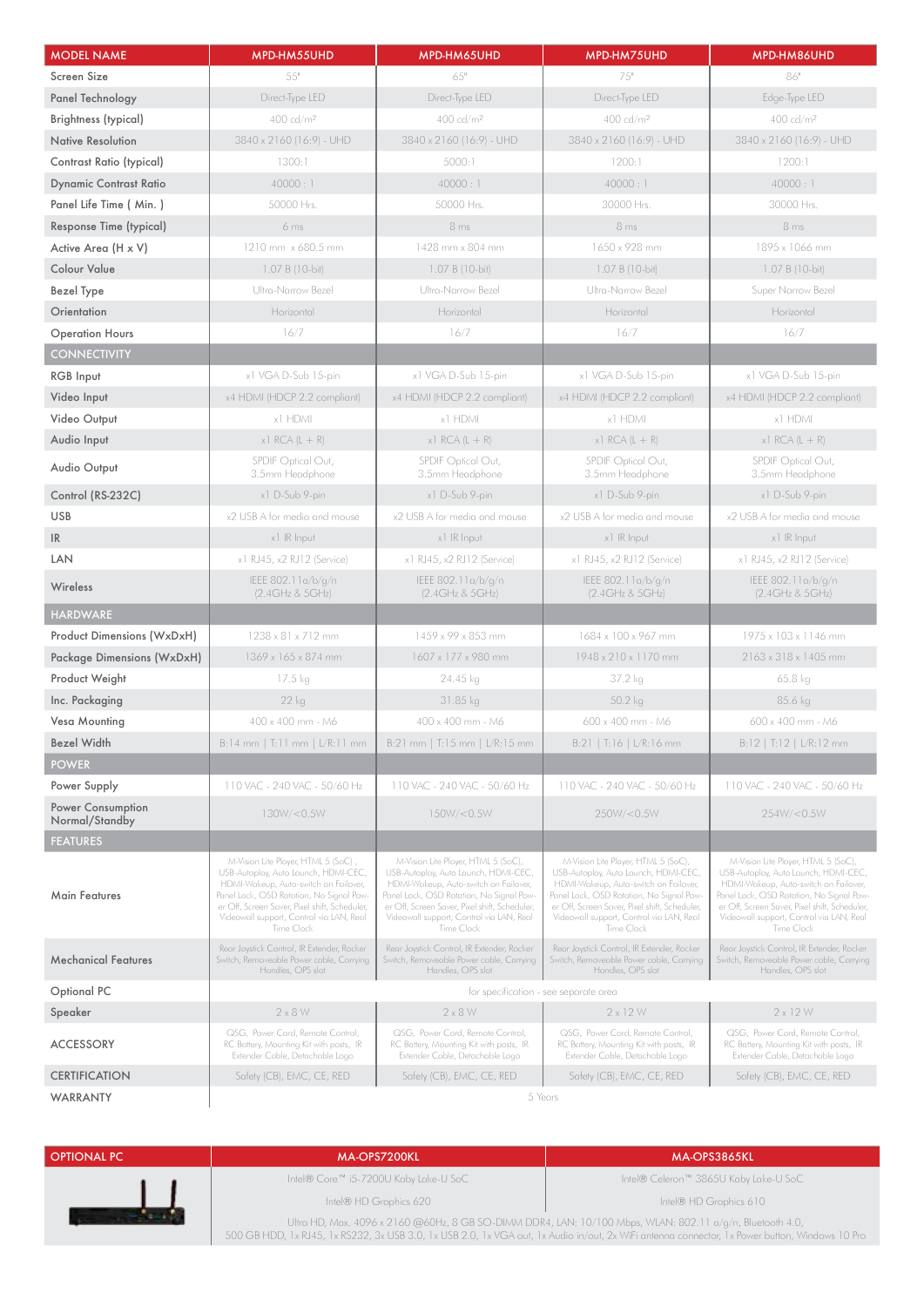| <b>MODEL NAME</b>                        | MPD-F49UHD                                                                                                                                                                                                                                                                            | MPD-F55UHD                                                                                                                                                                                                                                                                            | MPD-F65UHD                                                                                                                                                                                                                                                                            |
|------------------------------------------|---------------------------------------------------------------------------------------------------------------------------------------------------------------------------------------------------------------------------------------------------------------------------------------|---------------------------------------------------------------------------------------------------------------------------------------------------------------------------------------------------------------------------------------------------------------------------------------|---------------------------------------------------------------------------------------------------------------------------------------------------------------------------------------------------------------------------------------------------------------------------------------|
| Screen Size                              | 49"                                                                                                                                                                                                                                                                                   | $55"$                                                                                                                                                                                                                                                                                 | 65"                                                                                                                                                                                                                                                                                   |
| Panel Technology                         | Edge-Type LED                                                                                                                                                                                                                                                                         | Edge-Type LED                                                                                                                                                                                                                                                                         | Edge-Type LED                                                                                                                                                                                                                                                                         |
| Brightness (typical)                     | 500 cd/m <sup>2</sup>                                                                                                                                                                                                                                                                 | 500 cd/m <sup>2</sup>                                                                                                                                                                                                                                                                 | 500 cd/m <sup>2</sup>                                                                                                                                                                                                                                                                 |
| <b>Native Resolution</b>                 | 3840 x 2160 (16:9) - UHD                                                                                                                                                                                                                                                              | 3840 x 2160 (16:9) - UHD                                                                                                                                                                                                                                                              | 3840 x 2160 (16:9) - UHD                                                                                                                                                                                                                                                              |
| Contrast Ratio (typical)                 | 6000:1                                                                                                                                                                                                                                                                                | 6000:1                                                                                                                                                                                                                                                                                | 5000:1                                                                                                                                                                                                                                                                                |
| <b>Dynamic Contrast Ratio</b>            | 50000:1                                                                                                                                                                                                                                                                               | 70000:1                                                                                                                                                                                                                                                                               | 50000:1                                                                                                                                                                                                                                                                               |
| Panel Life Time ( Min. )                 | 50000 Hrs.                                                                                                                                                                                                                                                                            | 50000 Hrs.                                                                                                                                                                                                                                                                            | 50000 Hrs.                                                                                                                                                                                                                                                                            |
| Response Time (typical)                  | 8 <sub>ms</sub>                                                                                                                                                                                                                                                                       | 6ms                                                                                                                                                                                                                                                                                   | 6 <sub>ms</sub>                                                                                                                                                                                                                                                                       |
| Active Area (H x V)                      | 1074 x 605 mm                                                                                                                                                                                                                                                                         | 1210 x 680 mm                                                                                                                                                                                                                                                                         | 1428 mm x 804 mm                                                                                                                                                                                                                                                                      |
| <b>Colour Value</b>                      | 1.07 B (10-bit)                                                                                                                                                                                                                                                                       | 1.07 B (10-bit)                                                                                                                                                                                                                                                                       | 1.07 B (10-bit)                                                                                                                                                                                                                                                                       |
| Bezel Type                               | Ultra-Narrow Bezel                                                                                                                                                                                                                                                                    | Ultra-Narrow Bezel                                                                                                                                                                                                                                                                    | Ultra-Narrow Bezel                                                                                                                                                                                                                                                                    |
| Orientation                              | Horizontal                                                                                                                                                                                                                                                                            | Horizontal                                                                                                                                                                                                                                                                            | Horizontal                                                                                                                                                                                                                                                                            |
| <b>Operation Hours</b>                   | 16/7                                                                                                                                                                                                                                                                                  | 16/7                                                                                                                                                                                                                                                                                  | 16/7                                                                                                                                                                                                                                                                                  |
| <b>CONNECTIVITY</b>                      |                                                                                                                                                                                                                                                                                       |                                                                                                                                                                                                                                                                                       |                                                                                                                                                                                                                                                                                       |
| <b>RGB</b> Input                         | x1 VGA D-Sub 15-pin                                                                                                                                                                                                                                                                   | x1 VGA D-Sub 15-pin                                                                                                                                                                                                                                                                   | x1 VGA D-Sub 15-pin                                                                                                                                                                                                                                                                   |
| Video Input                              | x3 HDMI (HDCP 2.2 compliant)                                                                                                                                                                                                                                                          | x3 HDMI (HDCP 2.2 compliant)                                                                                                                                                                                                                                                          | x3 HDMI (HDCP 2.2 compliant)                                                                                                                                                                                                                                                          |
| Video Output                             | x1 HDMI                                                                                                                                                                                                                                                                               | x1 HDMI                                                                                                                                                                                                                                                                               | x1 HDMI                                                                                                                                                                                                                                                                               |
| Audio Input                              | $x1$ RCA (L + R)                                                                                                                                                                                                                                                                      | $x1$ RCA (L + R)                                                                                                                                                                                                                                                                      | $x1$ RCA (L + R)                                                                                                                                                                                                                                                                      |
| Audio Output                             | SPDIF Optical Out, 3.5mm Headphone                                                                                                                                                                                                                                                    | SPDIF Optical Out, 3.5mm Headphone                                                                                                                                                                                                                                                    | SPDIF Optical Out, 3.5mm Headphone                                                                                                                                                                                                                                                    |
| Control (RS-232C)                        | x1 D-Sub 9-pin                                                                                                                                                                                                                                                                        | x1 D-Sub 9-pin                                                                                                                                                                                                                                                                        | x1 D-Sub 9-pin                                                                                                                                                                                                                                                                        |
| <b>USB</b>                               | x2 USB A for media and mouse, x1 Micro USB                                                                                                                                                                                                                                            | x2 USB A for media and mouse, x1 Micro USB                                                                                                                                                                                                                                            | x2 USB A for media and mouse, x1 Micro USB                                                                                                                                                                                                                                            |
| IR                                       | x1 IR Input                                                                                                                                                                                                                                                                           | x1 IR Input                                                                                                                                                                                                                                                                           | x1 IR Input                                                                                                                                                                                                                                                                           |
| <b>LAN</b>                               | x1 RJ45, x1 Android RJ45, x2 RJ12 (Service)                                                                                                                                                                                                                                           | x1 RJ45, x1 Android RJ45, x2 RJ12 (Service)                                                                                                                                                                                                                                           | x1 RJ45, x1 Android RJ45, x2 RJ12 (Service)                                                                                                                                                                                                                                           |
| Wireless                                 | IEEE 802.11a/b/g/n (2.4GHz & 5GHz)                                                                                                                                                                                                                                                    | IEEE 802.11a/b/g/n (2.4GHz & 5GHz)                                                                                                                                                                                                                                                    | IEEE 802.11a/b/g/n (2.4GHz & 5GHz)                                                                                                                                                                                                                                                    |
| Android Version / Memory Size            | 7.1.2 / 8GB                                                                                                                                                                                                                                                                           | 7.1.2 / 8GB                                                                                                                                                                                                                                                                           | 7.1.2 / 8GB                                                                                                                                                                                                                                                                           |
| <b>HARDWARE</b>                          |                                                                                                                                                                                                                                                                                       |                                                                                                                                                                                                                                                                                       |                                                                                                                                                                                                                                                                                       |
| Product Dimensions (WxDxH)               | 1099 x 50 (64 W/OPS) x 632 mm                                                                                                                                                                                                                                                         | 1236 x 50 (64 W/OPS) x 711 mm                                                                                                                                                                                                                                                         | 1455 x 52 (66 W/OPS) x 834 mm                                                                                                                                                                                                                                                         |
| Package Dimensions (WxDxH)               | 1195 x 145 x 775 mm                                                                                                                                                                                                                                                                   | 1369 x 145 x 874 mm                                                                                                                                                                                                                                                                   | 1650 x 207 x 1042 mm                                                                                                                                                                                                                                                                  |
| Product Weight                           | 15.75 kg                                                                                                                                                                                                                                                                              | 21.6 kg                                                                                                                                                                                                                                                                               | 28,6kg                                                                                                                                                                                                                                                                                |
| Inc. Packaging                           | 19.15 kg                                                                                                                                                                                                                                                                              | 25.95 kg                                                                                                                                                                                                                                                                              | 37,5kq                                                                                                                                                                                                                                                                                |
| Vesa Mounting                            | 400 x 200 mm                                                                                                                                                                                                                                                                          | 400 x 200 mm                                                                                                                                                                                                                                                                          | 400 x 400 mm                                                                                                                                                                                                                                                                          |
| <b>Bezel Width</b>                       | B:11   T:7   L/R:7 mm                                                                                                                                                                                                                                                                 | $B:12$   T:7   L/R:7 mm                                                                                                                                                                                                                                                               | $B:13$   T:10   L/R:10 mm                                                                                                                                                                                                                                                             |
| <b>POWER</b>                             |                                                                                                                                                                                                                                                                                       |                                                                                                                                                                                                                                                                                       |                                                                                                                                                                                                                                                                                       |
| Power Supply<br><b>Power Consumption</b> | 110 VAC - 240 VAC - 50/60 Hz                                                                                                                                                                                                                                                          | 110 VAC - 240 VAC - 50/60 Hz                                                                                                                                                                                                                                                          | 110 VAC - 240 VAC - 50/60 Hz                                                                                                                                                                                                                                                          |
| Normal/Standby                           | 130W/<0.5W                                                                                                                                                                                                                                                                            | 130W/<0.5W                                                                                                                                                                                                                                                                            | 140W / < 0.5W                                                                                                                                                                                                                                                                         |
| <b>FEATURES</b>                          |                                                                                                                                                                                                                                                                                       |                                                                                                                                                                                                                                                                                       |                                                                                                                                                                                                                                                                                       |
| <b>Main Features</b>                     | Android 7.1.2, M-Vision Lite Player, HTML 5<br>(SoC), USB-Autoplay, Auto Launch, HDMI-CEC,<br>HDMI-Wakeup, Auto-switch on Failover, Panel<br>Lock, OSD Rotation, No Signal Power Off,<br>Screen Saver, Pixel shift, Scheduler, Videowall<br>support, Control via LAN, Real Time Clock | Android 7.1.2, M-Vision Lite Player, HTML 5<br>(SoC), USB-Autoplay, Auto Launch, HDMI-CEC,<br>HDMI-Wakeup, Auto-switch on Failover, Panel<br>Lock, OSD Rotation, No Signal Power Off,<br>Screen Saver, Pixel shift, Scheduler, Videowall<br>support, Control via LAN, Real Time Clock | Android 7.1.2, M-Vision Lite Player, HTML 5<br>(SoC), USB-Autoplay, Auto Launch, HDMI-CEC,<br>HDMI-Wakeup, Auto-switch on Failover, Panel<br>Lock, OSD Rotation, No Signal Power Off,<br>Screen Saver, Pixel shift, Scheduler, Videowall<br>support, Control via LAN, Real Time Clock |
| <b>Mechanical Features</b>               | Rear Joystick Control, OPS Slot, Removeable<br>Power Plug                                                                                                                                                                                                                             | Rear Joystick Control, OPS Slot, Removeable<br>Power Plug                                                                                                                                                                                                                             | Rear Joystick Control, OPS Slot, Removeable<br>Power Plug                                                                                                                                                                                                                             |
| Optional PC                              | for specification - see separate area                                                                                                                                                                                                                                                 |                                                                                                                                                                                                                                                                                       |                                                                                                                                                                                                                                                                                       |
| Speaker                                  | $2 \times 10 W$                                                                                                                                                                                                                                                                       | $2 \times 10 W$                                                                                                                                                                                                                                                                       | $2 \times 10 W$                                                                                                                                                                                                                                                                       |
| <b>ACCESSORY</b>                         | QSG, Power Cord, Remote Control, RC Battery,<br>Mounting Kit with posts, IR Extender Cable,<br>Detachable Logo                                                                                                                                                                        | QSG, Power Cord, Remote Control, RC Battery,<br>Mounting Kit with posts, IR Extender Cable,<br>Detachable Logo                                                                                                                                                                        | QSG, Power Cord, Remote Control, RC Battery,<br>Mounting Kit with posts, IR Extender Cable,<br>Detachable Logo                                                                                                                                                                        |
| <b>CERTIFICATION</b>                     | Safety (CB), EMC, CE, RED                                                                                                                                                                                                                                                             | Safety (CB), EMC, CE, RED                                                                                                                                                                                                                                                             | Safety (CB), EMC, CE, RED                                                                                                                                                                                                                                                             |
| <b>WARRANTY</b>                          | 5 Years                                                                                                                                                                                                                                                                               |                                                                                                                                                                                                                                                                                       |                                                                                                                                                                                                                                                                                       |
|                                          |                                                                                                                                                                                                                                                                                       |                                                                                                                                                                                                                                                                                       |                                                                                                                                                                                                                                                                                       |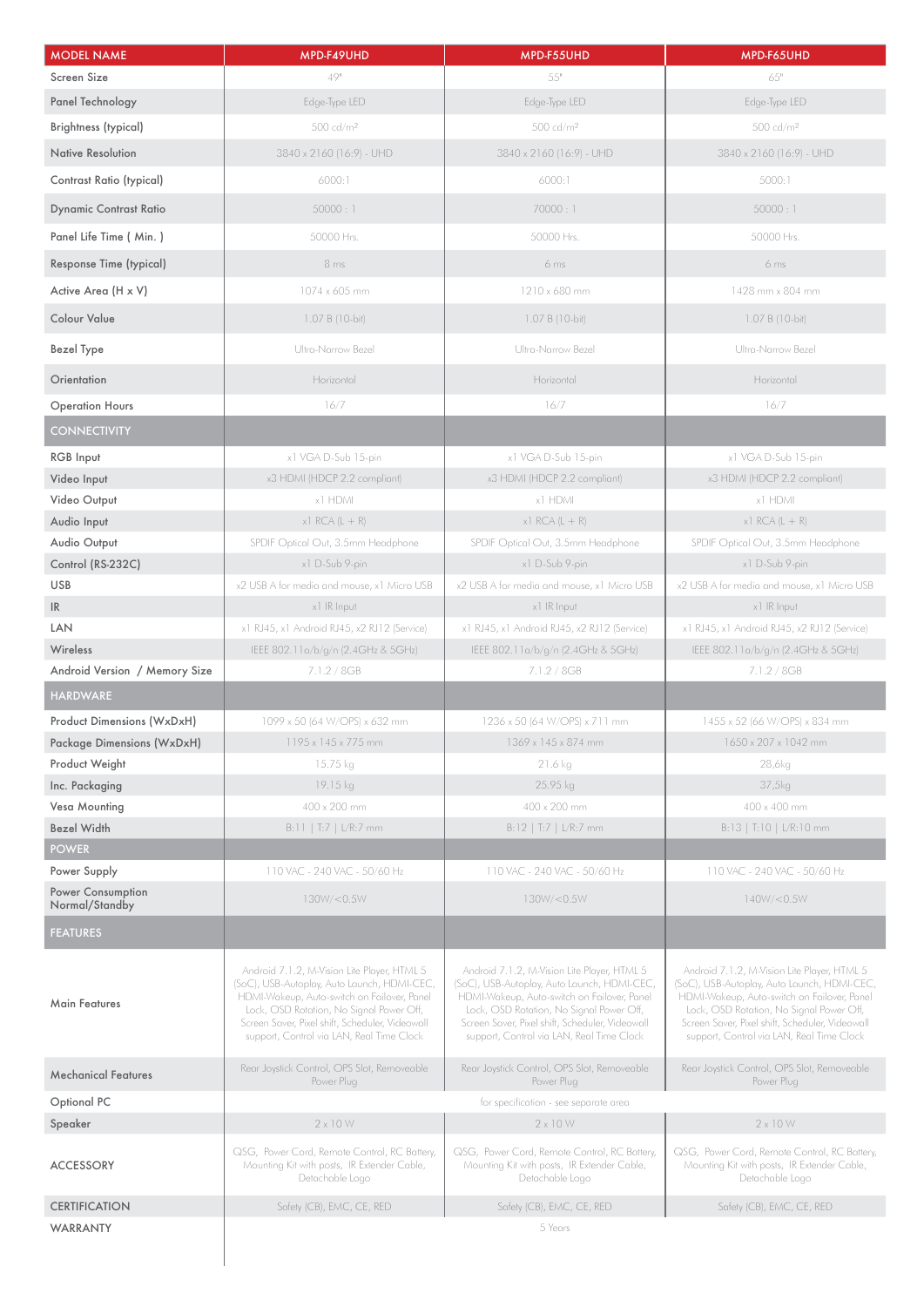| <b>MODEL NAME</b>                   | MPD-M49HD                                                                                                                                                                                                                                                                             | MPD-M55UHD                                                                                                                                                                                                                                                                            | MPD-M65UHD                                                                                                                                                                                                                                                                            |
|-------------------------------------|---------------------------------------------------------------------------------------------------------------------------------------------------------------------------------------------------------------------------------------------------------------------------------------|---------------------------------------------------------------------------------------------------------------------------------------------------------------------------------------------------------------------------------------------------------------------------------------|---------------------------------------------------------------------------------------------------------------------------------------------------------------------------------------------------------------------------------------------------------------------------------------|
| Screen Size                         | 49"                                                                                                                                                                                                                                                                                   | 55"                                                                                                                                                                                                                                                                                   | 65"                                                                                                                                                                                                                                                                                   |
| Panel Technology                    | Edge-Type LED                                                                                                                                                                                                                                                                         | Edge-Type LED                                                                                                                                                                                                                                                                         | Edge-Type LED                                                                                                                                                                                                                                                                         |
| <b>Brightness (typical)</b>         | 500 cd/m <sup>2</sup>                                                                                                                                                                                                                                                                 | 500 cd/m <sup>2</sup>                                                                                                                                                                                                                                                                 | 500 cd/m <sup>2</sup>                                                                                                                                                                                                                                                                 |
| Native Resolution                   | 1920 x 1080 (16:9) - FHD                                                                                                                                                                                                                                                              | 3840 x 2160 (16:9) - UHD                                                                                                                                                                                                                                                              | 3840 x 2160 (16:9) - UHD                                                                                                                                                                                                                                                              |
| Contrast Ratio (typical)            | 1000:1                                                                                                                                                                                                                                                                                | 1000:1                                                                                                                                                                                                                                                                                | 1200:1                                                                                                                                                                                                                                                                                |
|                                     |                                                                                                                                                                                                                                                                                       |                                                                                                                                                                                                                                                                                       |                                                                                                                                                                                                                                                                                       |
| <b>Dynamic Contrast Ratio</b>       | 50000:1                                                                                                                                                                                                                                                                               | 50000:1                                                                                                                                                                                                                                                                               | 50000:1                                                                                                                                                                                                                                                                               |
| Panel Life Time ( Min.)             | 50000 Hrs.                                                                                                                                                                                                                                                                            | 50000 Hrs.                                                                                                                                                                                                                                                                            | 50000 Hrs.                                                                                                                                                                                                                                                                            |
| Response Time (typical)             | 6ms                                                                                                                                                                                                                                                                                   | 6 <sub>ms</sub>                                                                                                                                                                                                                                                                       | 6 <sub>ms</sub>                                                                                                                                                                                                                                                                       |
| Active Area (H x V)                 | 1074 x 605 mm                                                                                                                                                                                                                                                                         | 1210 x 680 mm                                                                                                                                                                                                                                                                         | 1428 mm x 804 mm                                                                                                                                                                                                                                                                      |
| <b>Colour Value</b>                 | 16.7 M (8-bit)                                                                                                                                                                                                                                                                        | 1.07 B (10-bit)                                                                                                                                                                                                                                                                       | 1.07 B (10-bit)                                                                                                                                                                                                                                                                       |
| <b>Bezel Type</b>                   | Ultra-Narrow Bezel                                                                                                                                                                                                                                                                    | Ultra-Narrow Bezel                                                                                                                                                                                                                                                                    | Ultra-Narrow Bezel                                                                                                                                                                                                                                                                    |
| Orientation                         | Horizontal/Vertical                                                                                                                                                                                                                                                                   | Horizontal/Vertical                                                                                                                                                                                                                                                                   | Horizontal/Vertical                                                                                                                                                                                                                                                                   |
| <b>Operation Hours</b>              | 24/7                                                                                                                                                                                                                                                                                  | 24/7                                                                                                                                                                                                                                                                                  | 24/7                                                                                                                                                                                                                                                                                  |
| <b>CONNECTIVITY</b>                 |                                                                                                                                                                                                                                                                                       |                                                                                                                                                                                                                                                                                       |                                                                                                                                                                                                                                                                                       |
| <b>RGB</b> Input                    | x1 VGA D-Sub 15-pin                                                                                                                                                                                                                                                                   | x1 VGA D-Sub 15-pin                                                                                                                                                                                                                                                                   | x1 VGA D-Sub 15-pin                                                                                                                                                                                                                                                                   |
| Video Input                         | x3 HDMI (HDCP 2.2 compliant)                                                                                                                                                                                                                                                          | x3 HDMI (HDCP 2.2 compliant)                                                                                                                                                                                                                                                          | x3 HDMI (HDCP 2.2 compliant)                                                                                                                                                                                                                                                          |
| Video Output                        | x1 HDMI                                                                                                                                                                                                                                                                               | x1 HDMI                                                                                                                                                                                                                                                                               | x1 HDMI                                                                                                                                                                                                                                                                               |
| Audio Input                         | $x1$ RCA (L + R)                                                                                                                                                                                                                                                                      | $x1$ RCA (L + R)                                                                                                                                                                                                                                                                      | $x1$ RCA (L + R)                                                                                                                                                                                                                                                                      |
| Audio Output                        | SPDIF Optical Out, 3.5mm Headphone                                                                                                                                                                                                                                                    | SPDIF Optical Out, 3.5mm Headphone                                                                                                                                                                                                                                                    | SPDIF Optical Out, 3.5mm Headphone                                                                                                                                                                                                                                                    |
| Control (RS-232C)                   | x1 D-Sub 9-pin                                                                                                                                                                                                                                                                        | x1 D-Sub 9-pin                                                                                                                                                                                                                                                                        | x1 D-Sub 9-pin                                                                                                                                                                                                                                                                        |
| <b>USB</b>                          | x2 USB A for media and mouse, x1 Micro USB                                                                                                                                                                                                                                            | x2 USB A for media and mouse, x1 Micro USB                                                                                                                                                                                                                                            | x2 USB A for media and mouse, x1 Micro USB                                                                                                                                                                                                                                            |
| IR                                  | x1 IR Input                                                                                                                                                                                                                                                                           | x1 IR Input                                                                                                                                                                                                                                                                           | x1 IR Input                                                                                                                                                                                                                                                                           |
| LAN                                 | x1 RJ45, x1 Android RJ45, x2 RJ12 (Service)                                                                                                                                                                                                                                           | x1 RJ45, x1 Android RJ45, x2 RJ12 (Service)                                                                                                                                                                                                                                           | x1 RJ45, x1 Android RJ45, x2 RJ12 (Service)                                                                                                                                                                                                                                           |
| Wireless                            | IEEE 802.11a/b/g/n (2.4GHz & 5GHz)                                                                                                                                                                                                                                                    | IEEE 802.11a/b/g/n (2.4GHz & 5GHz)                                                                                                                                                                                                                                                    | IEEE 802.11a/b/g/n (2.4GHz & 5GHz)                                                                                                                                                                                                                                                    |
| Android Version / Memory Size       | 7.1.2 / 8GB                                                                                                                                                                                                                                                                           | 7.1.2 / 8GB                                                                                                                                                                                                                                                                           | 7.1.2 / 8GB                                                                                                                                                                                                                                                                           |
| <b>HARDWARE</b>                     |                                                                                                                                                                                                                                                                                       |                                                                                                                                                                                                                                                                                       |                                                                                                                                                                                                                                                                                       |
| <b>Product Dimensions (WxDxH)</b>   | 1099 x 50 (64 W/OPS) x 632 mm                                                                                                                                                                                                                                                         | 1236 x 50 (64 W/OPS) x 711 mm                                                                                                                                                                                                                                                         | 1455 x 52 (66 W/OPS) x 834 mm                                                                                                                                                                                                                                                         |
| Package Dimensions (WxDxH)          | 1195 x 145 x 775 mm                                                                                                                                                                                                                                                                   | 1369 x 145 x 874 mm                                                                                                                                                                                                                                                                   | 1650 x 207 x 1042 mm                                                                                                                                                                                                                                                                  |
| Product Weight                      | 15.75 kg                                                                                                                                                                                                                                                                              | 21.6 kg                                                                                                                                                                                                                                                                               | 28,6 kg                                                                                                                                                                                                                                                                               |
| Inc. Packaging                      | 19.15 kg                                                                                                                                                                                                                                                                              | 25.95 kg                                                                                                                                                                                                                                                                              | 37,5 kg                                                                                                                                                                                                                                                                               |
| Vesa Mounting                       | 400 x 200 mm                                                                                                                                                                                                                                                                          | 400 x 200 mm                                                                                                                                                                                                                                                                          | 400 x 400 mm                                                                                                                                                                                                                                                                          |
| <b>Bezel Width</b>                  | B:11   T:7   L/R:7 mm                                                                                                                                                                                                                                                                 | $B:12$   T:7   L/R:7 mm                                                                                                                                                                                                                                                               | B:13   T:10   L/R:10 mm                                                                                                                                                                                                                                                               |
| <b>POWER</b>                        |                                                                                                                                                                                                                                                                                       |                                                                                                                                                                                                                                                                                       |                                                                                                                                                                                                                                                                                       |
| Power Supply                        | 110 VAC - 240 VAC - 50/60 Hz                                                                                                                                                                                                                                                          | 110 VAC - 240 VAC - 50/60 Hz                                                                                                                                                                                                                                                          | 110 VAC - 240 VAC - 50/60 Hz                                                                                                                                                                                                                                                          |
| Power Consumption<br>Normal/Standby | 120W/<0.5W                                                                                                                                                                                                                                                                            | 130W/ <sub>0.5W</sub>                                                                                                                                                                                                                                                                 | 170W / < 0.5W                                                                                                                                                                                                                                                                         |
| <b>FEATURES</b>                     |                                                                                                                                                                                                                                                                                       |                                                                                                                                                                                                                                                                                       |                                                                                                                                                                                                                                                                                       |
| <b>Main Features</b>                | Android 7.1.2, M-Vision Lite Player, HTML 5<br>(SoC), USB-Autoplay, Auto Launch, HDMI-CEC,<br>HDMI-Wakeup, Auto-switch on Failover, Panel<br>Lock, OSD Rotation, No Signal Power Off,<br>Screen Saver, Pixel shift, Scheduler, Videowall<br>support, Control via LAN, Real Time ClocK | Android 7.1.2, M-Vision Lite Player, HTML 5<br>(SoC), USB-Autoplay, Auto Launch, HDMI-CEC,<br>HDMI-Wakeup, Auto-switch on Failover, Panel<br>Lock, OSD Rotation, No Signal Power Off,<br>Screen Saver, Pixel shift, Scheduler, Videowall<br>support, Control via LAN, Real Time Clock | Android 7.1.2, M-Vision Lite Player, HTML 5<br>(SoC), USB-Autoplay, Auto Launch, HDMI-CEC,<br>HDMI-Wakeup, Auto-switch on Failover, Panel<br>Lock, OSD Rotation, No Signal Power Off,<br>Screen Saver, Pixel shift, Scheduler, Videowall<br>support, Control via LAN, Real Time Clock |
| <b>Mechanical Features</b>          | Rear Joystick Control, OPS Slot,<br>Removeable Power Plug                                                                                                                                                                                                                             | Rear Joystick Control, OPS Slot, Removeable<br>Power Plug                                                                                                                                                                                                                             | Rear Joystick Control, IR Extender, Rocker Switch,<br>Removeable Power cable, Carrying Handles,<br>OPS slot                                                                                                                                                                           |
| Optional PC                         |                                                                                                                                                                                                                                                                                       | for specification - see separate area                                                                                                                                                                                                                                                 |                                                                                                                                                                                                                                                                                       |
| Speaker                             | $2 \times 10 W$                                                                                                                                                                                                                                                                       | $2 \times 10 W$                                                                                                                                                                                                                                                                       | $2 \times 10 W$                                                                                                                                                                                                                                                                       |
| <b>ACCESSORY</b>                    | QSG, Power Cord, Remote Control, RC Battery,<br>Mounting Kit with posts, IR Extender Cable,<br>Detachable Logo                                                                                                                                                                        | QSG, Power Cord, Remote Control, RC Battery,<br>Mounting Kit with posts, IR Extender Cable,<br>Detachable Logo                                                                                                                                                                        | QSG, Power Cord, Remote Control, RC Battery,<br>Mounting Kit with posts, IR Extender Cable,<br>Detachable Logo                                                                                                                                                                        |
| <b>CERTIFICATION</b>                | Safety (CB), EMC, CE, RED<br>Safety (CB), EMC, CE, RED<br>Safety (CB), EMC, CE, RED                                                                                                                                                                                                   |                                                                                                                                                                                                                                                                                       |                                                                                                                                                                                                                                                                                       |
| <b>WARRANTY</b>                     | 5 Years                                                                                                                                                                                                                                                                               |                                                                                                                                                                                                                                                                                       |                                                                                                                                                                                                                                                                                       |